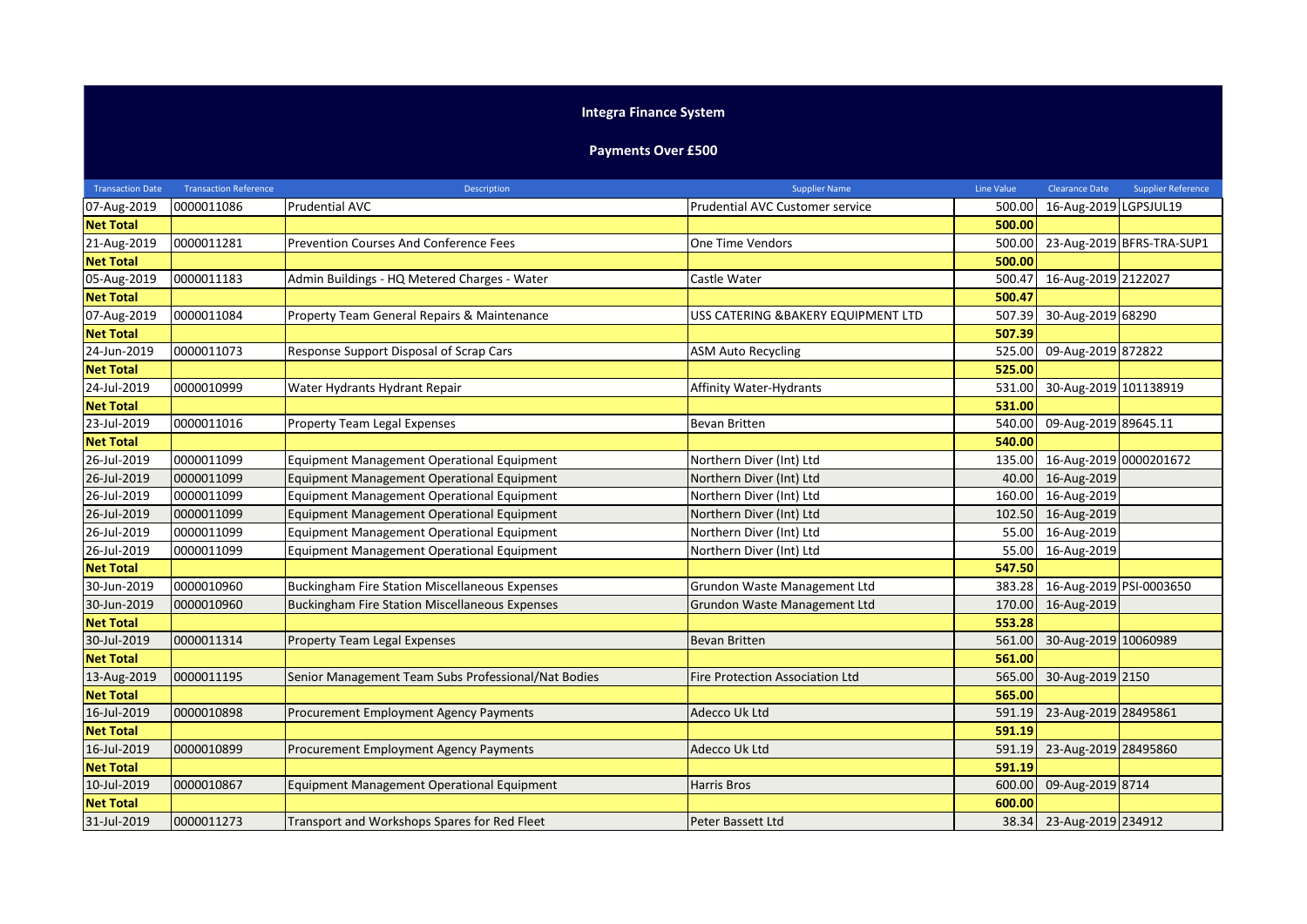| 31-Jul-2019      | 0000011273 | Transport and Workshops Diesel Oil - Gas Oil               | Peter Bassett Ltd               |        | 570.00 23-Aug-2019       |                          |
|------------------|------------|------------------------------------------------------------|---------------------------------|--------|--------------------------|--------------------------|
| <b>Net Total</b> |            |                                                            |                                 | 608.34 |                          |                          |
| 08-Aug-2019      | 0000011090 | Human Resources Employment Agency Payments                 | Hays Specialist Recruitment Ltd | 623.72 | 23-Aug-2019 1009906275   |                          |
| <b>Net Total</b> |            |                                                            |                                 | 623.72 |                          |                          |
| 12-Aug-2019      | 0000011209 | Human Resources Employment Agency Payments                 | Hays Specialist Recruitment Ltd | 623.72 | 23-Aug-2019 1009889468   |                          |
| <b>Net Total</b> |            |                                                            |                                 | 623.72 |                          |                          |
| 12-Aug-2019      | 0000011210 | Human Resources Employment Agency Payments                 | Hays Specialist Recruitment Ltd | 623.72 | 23-Aug-2019 1009869185   |                          |
| <b>Net Total</b> |            |                                                            |                                 | 623.72 |                          |                          |
| 17-Jul-2019      | 0000010894 | <b>Equipment Management Uniforms</b>                       | <b>Giffard Newton</b>           | 623.75 | 09-Aug-2019 2049374      |                          |
| <b>Net Total</b> |            |                                                            |                                 | 623.75 |                          |                          |
| 07-Aug-2019      | 0000011189 | Marlow Fire Station Electricity                            | <b>Scottish Power</b>           | 674.69 | 23-Aug-2019 106386140    |                          |
| <b>Net Total</b> |            |                                                            |                                 | 674.69 |                          |                          |
| 13-Aug-2019      | 0000011211 | Data Intelligence Courses And Conference Fees              | <b>ESRI UK</b>                  | 745.00 |                          | 30-Aug-2019 UK-SIN015835 |
| <b>Net Total</b> |            |                                                            |                                 | 745.00 |                          |                          |
| 27-Jun-2019      | 0000010868 | <b>Staff Development Staff Training Fees</b>               | <b>Activia Training</b>         | 759.00 | 02-Aug-2019 1906446      |                          |
| <b>Net Total</b> |            |                                                            |                                 | 759.00 |                          |                          |
| 24-Jul-2019      | 0000010994 | <b>Equipment Management Operational Equipment</b>          | Delta Fire Ltd                  |        | 756.00 16-Aug-2019 72490 |                          |
| 24-Jul-2019      | 0000010994 | <b>Equipment Management General Postage</b>                | Delta Fire Ltd                  | 16.50  | 16-Aug-2019              |                          |
| <b>Net Total</b> |            |                                                            |                                 | 772.50 |                          |                          |
| 31-Jul-2019      | 0000011037 | Waddesdon Fire Station Plan Preventative Maintenance       | P French                        | 15.00  | 09-Aug-2019 02541        |                          |
| 31-Jul-2019      | 0000011037 | Great Missenden Fire Station Plan Preventative Maintenance | P French                        | 23.00  | 09-Aug-2019              |                          |
| 31-Jul-2019      | 0000011037 | Admin Buildings - Unit 7 Plan Preventative Maintenance     | P French                        | 25.00  | 09-Aug-2019              |                          |
| 31-Jul-2019      | 0000011037 | Buckingham Fire Station Plan Preventative Maintenance      | P French                        | 25.00  | 09-Aug-2019              |                          |
| 31-Jul-2019      | 0000011037 | Beaconsfield Fire Station Plan Preventative Maintenance    | P French                        | 35.00  | 09-Aug-2019              |                          |
| 31-Jul-2019      | 0000011037 | Marlow Fire Station Plan Preventative Maintenance          | P French                        | 52.00  | 09-Aug-2019              |                          |
| 31-Jul-2019      | 0000011037 | Admin Buildings - HQ Plan Preventative Maintenance         | P French                        | 80.00  | 09-Aug-2019              |                          |
| 31-Jul-2019      | 0000011037 | Winslow Fire Station Plan Preventative Maintenance         | P French                        | 20.00  | 09-Aug-2019              |                          |
| 31-Jul-2019      | 0000011037 | Chesham Fire Station Plan Preventative Maintenance         | P French                        | 25.00  | 09-Aug-2019              |                          |
| 31-Jul-2019      | 0000011037 | Stokenchurch Fire Station Plan Preventative Maintenance    | P French                        | 20.00  | 09-Aug-2019              |                          |
| 31-Jul-2019      | 0000011037 | Olney Fire Station Plan Preventative Maintenance           | P French                        | 20.00  | 09-Aug-2019              |                          |
| 31-Jul-2019      | 0000011037 | MK West Fire Station Plan Preventative Maintenance         | P French                        | 85.00  | 09-Aug-2019              |                          |
| 31-Jul-2019      | 0000011037 | High Wycombe Fire Station Plan Preventative Maintenance    | P French                        | 80.00  | 09-Aug-2019              |                          |
| 31-Jul-2019      | 0000011037 | <b>Brill Fire Station Plan Preventative Maintenance</b>    | P French                        | 15.00  | 09-Aug-2019              |                          |
| 31-Jul-2019      | 0000011037 | Haddenham Fire Station Plan Preventative Maintenance       | P French                        | 52.00  | 09-Aug-2019              |                          |
| 31-Jul-2019      | 0000011037 | MK West Fire Station Plan Preventative Maintenance         | P French                        | 80.00  | 09-Aug-2019              |                          |
| 31-Jul-2019      | 0000011037 | Gerrards Cross Fire Station Plan Preventative Maintenance  | P French                        | 23.00  | 09-Aug-2019              |                          |
| 31-Jul-2019      | 0000011037 | Broughton Fire Station Plan Preventative Maintenance       | P French                        | 52.00  | 09-Aug-2019              |                          |
| 31-Jul-2019      | 0000011037 | Princes Risborough Station Plan Preventative Maintenance   | P French                        | 20.00  | 09-Aug-2019              |                          |
| 31-Jul-2019      | 0000011037 | Amersham Fire Station Plan Preventative Maintenance        | P French                        | 23.00  | 09-Aug-2019              |                          |
| 31-Jul-2019      | 0000011037 | Newport Pagnell Fire Station Plan Preventative Maintenance | P French                        | 30.00  | 09-Aug-2019              |                          |
| <b>Net Total</b> |            |                                                            |                                 | 800.00 |                          |                          |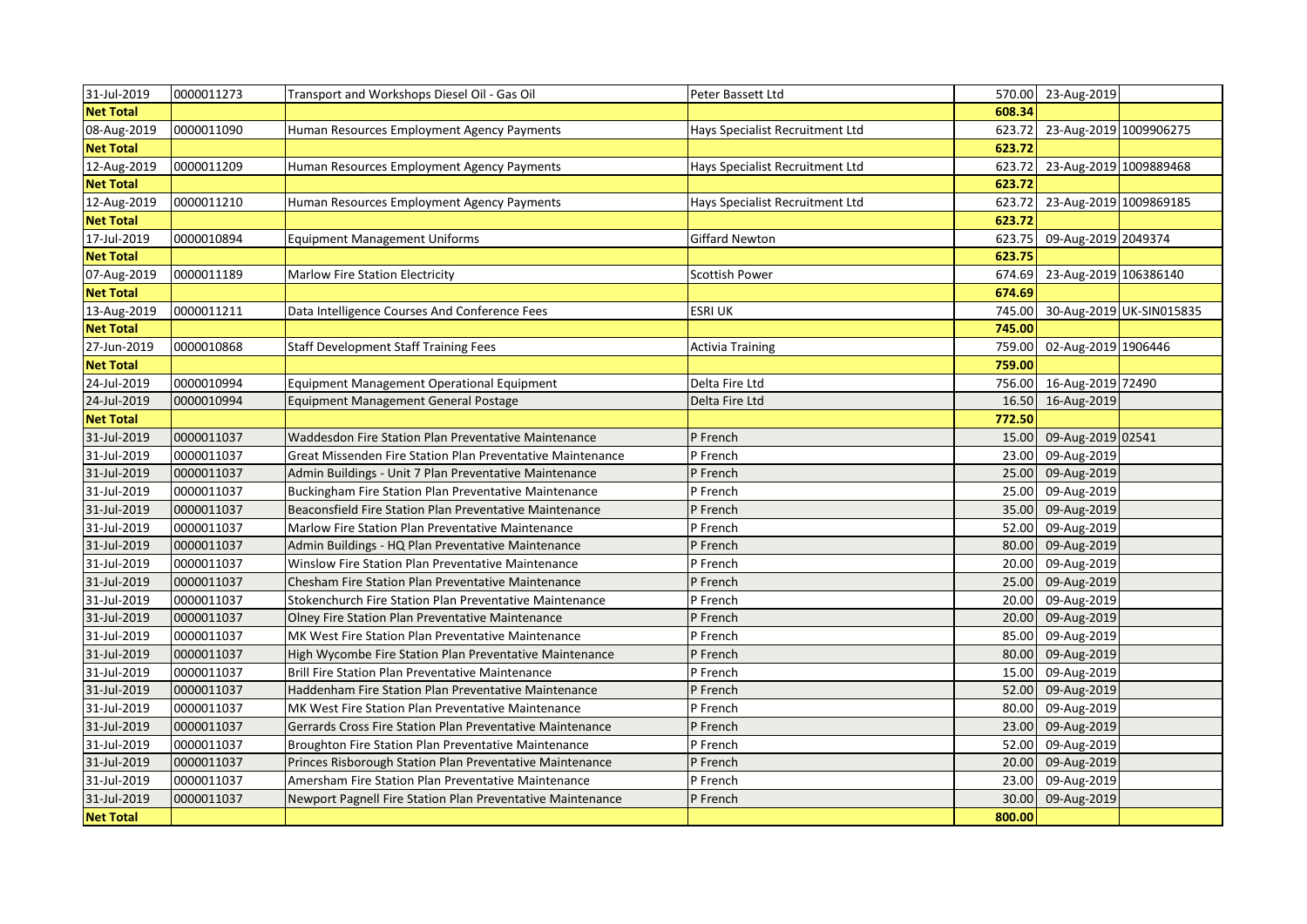| 17-Jul-2019      | 0000010887 | Equipment Management General Postage                        | Weber Rescue Uk Ltd                   |          | 21.50 09-Aug-2019 20-R1260 |                         |
|------------------|------------|-------------------------------------------------------------|---------------------------------------|----------|----------------------------|-------------------------|
| 17-Jul-2019      | 0000010887 | <b>Equipment Management Operational Equipment</b>           | Weber Rescue Uk Ltd                   | 801.20   | 09-Aug-2019                |                         |
| <b>Net Total</b> |            |                                                             |                                       | 822.70   |                            |                         |
| 13-Aug-2019      | 0000011243 | <b>Beaconsfield Fire Station Electricity</b>                | Scottish Hydro Elec (Was Sse)         | 423.39   |                            | 23-Aug-2019 BMKFAJULY19 |
| 13-Aug-2019      | 0000011243 | <b>Great Missenden Fire Station Electricity</b>             | Scottish Hydro Elec (Was Sse)         | 148.10   | 23-Aug-2019                |                         |
| 13-Aug-2019      | 0000011243 | MK West Fire Station Electricity                            | Scottish Hydro Elec (Was Sse)         | 1,458.27 | 23-Aug-2019                |                         |
| 13-Aug-2019      | 0000011243 | <b>Chesham Fire Station Electricity</b>                     | Scottish Hydro Elec (Was Sse)         | 560.49   | 23-Aug-2019                |                         |
| 13-Aug-2019      | 0000011243 | <b>Gerrards Cross Fire Station Electricity</b>              | Scottish Hydro Elec (Was Sse)         | 783.61   | 23-Aug-2019                |                         |
| 13-Aug-2019      | 0000011243 | Princes Risborough Station Electricity                      | Scottish Hydro Elec (Was Sse)         | 301.00   | 23-Aug-2019                |                         |
| 13-Aug-2019      | 0000011243 | Amersham Fire Station Electricity                           | Scottish Hydro Elec (Was Sse)         | 381.88   | 23-Aug-2019                |                         |
| 13-Aug-2019      | 0000011243 | <b>Haddenham Fire Station Electricity</b>                   | Scottish Hydro Elec (Was Sse)         | 197.81   | 23-Aug-2019                |                         |
| 13-Aug-2019      | 0000011243 | High Wycombe Fire Station Electricity                       | Scottish Hydro Elec (Was Sse)         | 781.43   | 23-Aug-2019                |                         |
| 13-Aug-2019      | 0000011243 | <b>Olney Fire Station Electricity</b>                       | Scottish Hydro Elec (Was Sse)         | 48.21    | 23-Aug-2019                |                         |
| 13-Aug-2019      | 0000011243 | <b>Brill Fire Station Electricity</b>                       | Scottish Hydro Elec (Was Sse)         | 350.99   | 23-Aug-2019                |                         |
| 13-Aug-2019      | 0000011243 | <b>Broughton Fire Station Electricity</b>                   | Scottish Hydro Elec (Was Sse)         | 495.34   | 23-Aug-2019                |                         |
| 13-Aug-2019      | 0000011243 | <b>Buckingham Fire Station Electricity</b>                  | Scottish Hydro Elec (Was Sse)         | 270.92   | 23-Aug-2019                |                         |
| <b>Net Total</b> |            |                                                             |                                       | 6,201.44 |                            |                         |
| 24-Jul-2019      | 0000011097 | CAP - ICT Hardware Purchase                                 | XMA Ltd                               |          | 871.55 16-Aug-2019 KT06177 |                         |
| <b>Net Total</b> |            |                                                             |                                       | 871.55   |                            |                         |
| 30-Jul-2019      | 0000011036 | Human Resources Employment Agency Payments                  | Adecco Uk Ltd                         | 885.76   | 23-Aug-2019 28507232       |                         |
| <b>Net Total</b> |            |                                                             |                                       | 885.76   |                            |                         |
| 06-Aug-2019      | 0000011198 | Human Resources Employment Agency Payments                  | Adecco Uk Ltd                         | 916.48   | 23-Aug-2019 28512999       |                         |
| <b>Net Total</b> |            |                                                             |                                       | 916.48   |                            |                         |
| 31-Jul-2019      | 0000011009 | Research and Development Operational Equipment              | <b>Specialised Canvas</b>             | 908.50   | 23-Aug-2019 1106089        |                         |
| 31-Jul-2019      | 0000011009 | Research and Development Operational Equipment              | <b>Specialised Canvas</b>             | 23.00    | 23-Aug-2019                |                         |
| <b>Net Total</b> |            |                                                             |                                       | 931.50   |                            |                         |
| 03-Jul-2019      | 0000010742 | Transport and Workshops Petrol                              | <b>Watson Fuels</b>                   | 1,022.48 | 02-Aug-2019 111124975      |                         |
| <b>Net Total</b> |            |                                                             |                                       | 1,022.48 |                            |                         |
| 05-Jul-2019      | 0000010784 | Transport and Workshops Petrol                              | <b>Watson Fuels</b>                   | 1,034.90 | 02-Aug-2019 111128605      |                         |
| <b>Net Total</b> |            |                                                             |                                       | 1,034.90 |                            |                         |
| 26-Jul-2019      | 0000010970 | Amersham Fire Station Plan Preventative Maintenance         | Intergrated Water Services Ltd        | 28.15    |                            | 09-Aug-2019 CD200142462 |
| 26-Jul-2019      | 0000010970 | High Wycombe Fire Station Plan Preventative Maintenance     | Intergrated Water Services Ltd        | 53.16    | 09-Aug-2019                |                         |
| 26-Jul-2019      | 0000010970 | Marlow Fire Station Plan Preventative Maintenance           | Intergrated Water Services Ltd        | 43.65    | 09-Aug-2019                |                         |
| 26-Jul-2019      | 0000010970 | Transport and Workshops Plan Preventative Maintenance       | Intergrated Water Services Ltd        | 21.83    | 09-Aug-2019                |                         |
| 26-Jul-2019      | 0000010970 | Winslow Fire Station Plan Preventative Maintenance          | Intergrated Water Services Ltd        | 32.01    | 09-Aug-2019                |                         |
| 26-Jul-2019      | 0000010970 | <b>Broughton Fire Station Plan Preventative Maintenance</b> | Intergrated Water Services Ltd        | 98.28    | 09-Aug-2019                |                         |
| 26-Jul-2019      | 0000010970 | <b>Brill Fire Station Plan Preventative Maintenance</b>     | Intergrated Water Services Ltd        | 32.01    | 09-Aug-2019                |                         |
| 26-Jul-2019      | 0000010970 | Admin Buildings - Unit 7 Plan Preventative Maintenance      | Intergrated Water Services Ltd        | 23.40    | 09-Aug-2019                |                         |
| 26-Jul-2019      | 0000010970 | Olney Fire Station Plan Preventative Maintenance            | <b>Intergrated Water Services Ltd</b> | 24.47    | 09-Aug-2019                |                         |
| 26-Jul-2019      | 0000010970 | Gerrards Cross Fire Station Plan Preventative Maintenance   | Intergrated Water Services Ltd        | 96.22    | 09-Aug-2019                |                         |
| 26-Jul-2019      | 0000010970 | Great Missenden Fire Station Plan Preventative Maintenance  | Intergrated Water Services Ltd        |          | 22.90 09-Aug-2019          |                         |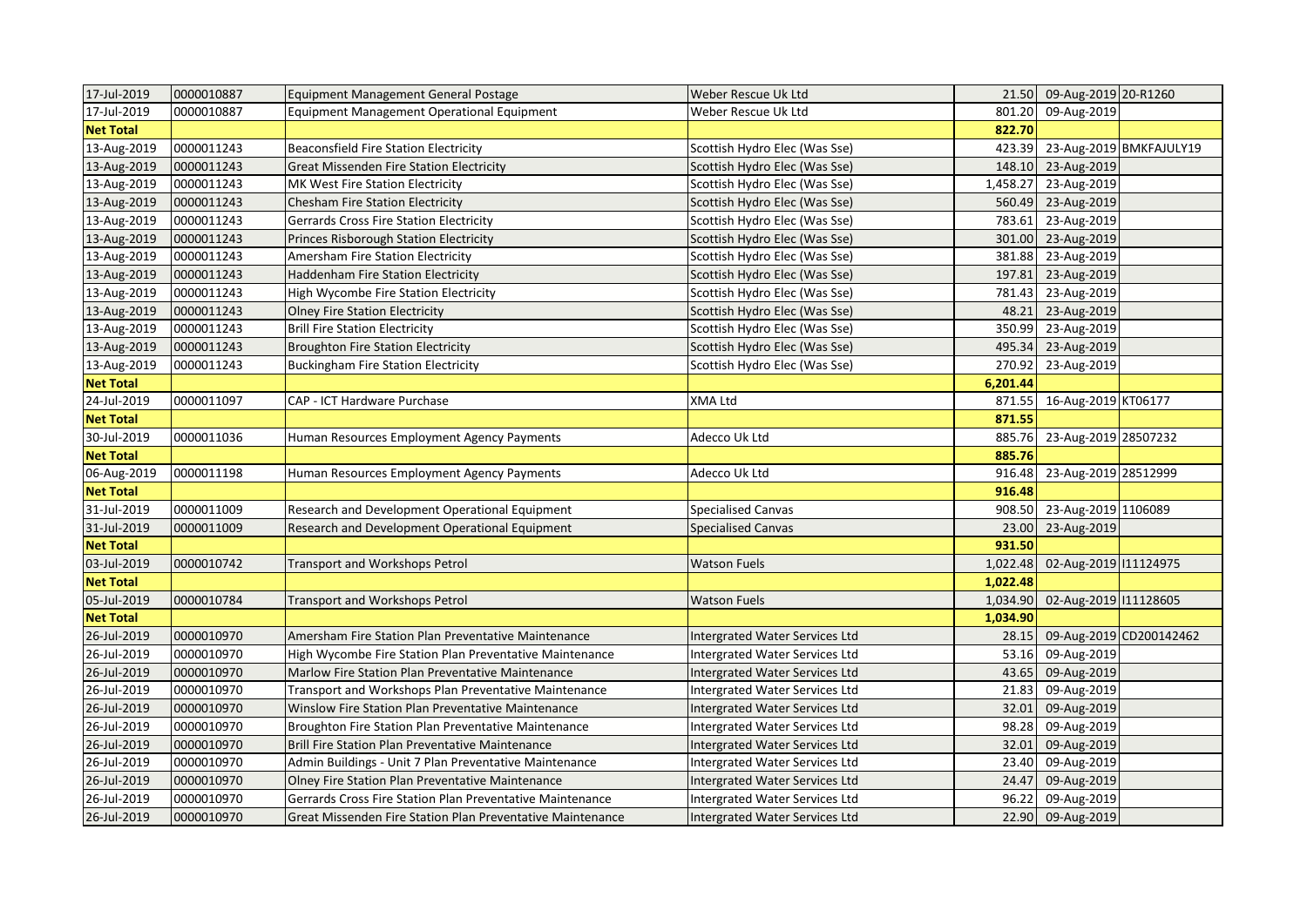| 26-Jul-2019      | 0000010970 | MK West Fire Station Plan Preventative Maintenance         | Intergrated Water Services Ltd        |           | 38.28 09-Aug-2019              |  |
|------------------|------------|------------------------------------------------------------|---------------------------------------|-----------|--------------------------------|--|
| 26-Jul-2019      | 0000010970 | Chesham Fire Station Plan Preventative Maintenance         | <b>Intergrated Water Services Ltd</b> | 33.58     | 09-Aug-2019                    |  |
| 26-Jul-2019      | 0000010970 | Haddenham Fire Station Plan Preventative Maintenance       | Intergrated Water Services Ltd        | 48.46     | 09-Aug-2019                    |  |
| 26-Jul-2019      | 0000010970 | Beaconsfield Fire Station Plan Preventative Maintenance    | Intergrated Water Services Ltd        | 35.15     | 09-Aug-2019                    |  |
| 26-Jul-2019      | 0000010970 | Newport Pagnell Fire Station Plan Preventative Maintenance | Intergrated Water Services Ltd        | 33.58     | 09-Aug-2019                    |  |
| 26-Jul-2019      | 0000010970 | Stokenchurch Fire Station Plan Preventative Maintenance    | Intergrated Water Services Ltd        | 21.34     | 09-Aug-2019                    |  |
| 26-Jul-2019      | 0000010970 | Buckingham Fire Station Plan Preventative Maintenance      | Intergrated Water Services Ltd        | 93.58     | 09-Aug-2019                    |  |
| 26-Jul-2019      | 0000010970 | Waddesdon Fire Station Plan Preventative Maintenance       | Intergrated Water Services Ltd        | 22.90     | 09-Aug-2019                    |  |
| 26-Jul-2019      | 0000010970 | Princes Risborough Station Plan Preventative Maintenance   | Intergrated Water Services Ltd        | 32.01     | 09-Aug-2019                    |  |
| 26-Jul-2019      | 0000010970 | Admin Buildings - HQ Plan Preventative Maintenance         | Intergrated Water Services Ltd        | 111.47    | 09-Aug-2019                    |  |
| 26-Jul-2019      | 0000010970 | MK West Fire Station Plan Preventative Maintenance         | Intergrated Water Services Ltd        | 105.62    | 09-Aug-2019                    |  |
| <b>Net Total</b> |            |                                                            |                                       | 1,052.05  |                                |  |
| 06-Aug-2019      | 0000011133 | Equipment Management General Postage                       | Weber Rescue Uk Ltd                   | 21.50     | 23-Aug-2019 20-R1321           |  |
| 06-Aug-2019      | 0000011133 | <b>Equipment Management Operational Equipment</b>          | Weber Rescue Uk Ltd                   | 1,035.00  | 23-Aug-2019                    |  |
| <b>Net Total</b> |            |                                                            |                                       | 1,056.50  |                                |  |
| 13-Aug-2019      | 0000011229 | Senior Management Team Miscellaneous Expenses              | Aylesbury Vale District Council       | 1,065.40  | 16-Aug-2019 404385             |  |
| <b>Net Total</b> |            |                                                            |                                       | 1,065.40  |                                |  |
| 08-Aug-2019      | 0000011088 | Transport and Workshops Spares for Red Fleet               | Truckeast Ltd                         | 1,069.65  | 23-Aug-2019 15618543           |  |
| <b>Net Total</b> |            |                                                            |                                       | 1,069.65  |                                |  |
| 03-Jul-2019      | 0000011013 | Water Hydrants Hydrant Materials                           | Cosa Mia Ltd                          | 1,126.60  | 02-Aug-2019 12467              |  |
| <b>Net Total</b> |            |                                                            |                                       | 1,126.60  |                                |  |
| 16-Aug-2019      | 0000011254 | Transport and Workshops Vehicle Installation               | Quartix                               | 1,137.60  | 30-Aug-2019 436748             |  |
| <b>Net Total</b> |            |                                                            |                                       | 1,137.60  |                                |  |
| 02-Aug-2019      | 0000011046 | <b>ICT Computer Software</b>                               | The Creation Lab                      |           | 1,200.00 16-Aug-2019 5024      |  |
| <b>Net Total</b> |            |                                                            |                                       | 1,200.00  |                                |  |
| 24-Jul-2019      | 0000010944 | Transport and Workshops Spares for Red Fleet               | <b>Essex County F&amp;R Service</b>   | 431.25    | 16-Aug-2019 FSIN11701          |  |
| 24-Jul-2019      | 0000010944 | Transport and Workshops Spares for Red Fleet               | <b>Essex County F&amp;R Service</b>   | 600.00    | 16-Aug-2019                    |  |
| 24-Jul-2019      | 0000010944 | Transport and Workshops Spares for Red Fleet               | <b>Essex County F&amp;R Service</b>   |           | 214.50 16-Aug-2019             |  |
| <b>Net Total</b> |            |                                                            |                                       | 1,245.75  |                                |  |
| 15-Aug-2019      | 0000011306 | <b>Beaconsfield Fire Station Gas</b>                       | <b>Gazprom Energy</b>                 |           | 175.10 30-Aug-2019 INV00635125 |  |
| 15-Aug-2019      | 0000011306 | MK West Fire Station Gas                                   | Gazprom Energy                        | 477.57    | 30-Aug-2019                    |  |
| 15-Aug-2019      | 0000011306 | <b>Property Team Gas</b>                                   | <b>Gazprom Energy</b>                 | 70.20     | 30-Aug-2019                    |  |
| 15-Aug-2019      | 0000011306 | <b>Property Team Gas</b>                                   | Gazprom Energy                        | $-153.90$ | 30-Aug-2019                    |  |
| 15-Aug-2019      | 0000011306 | <b>Buckingham Fire Station Gas</b>                         | <b>Gazprom Energy</b>                 | 167.37    | 30-Aug-2019                    |  |
| 15-Aug-2019      | 0000011306 | High Wycombe Fire Station Gas                              | <b>Gazprom Energy</b>                 | 274.22    | 30-Aug-2019                    |  |
| 15-Aug-2019      | 0000011306 | Property Team Gas                                          | <b>Gazprom Energy</b>                 | $-57.75$  | 30-Aug-2019                    |  |
| 15-Aug-2019      | 0000011306 | Admin Buildings - HQ Gas                                   | <b>Gazprom Energy</b>                 | 720.48    | 30-Aug-2019                    |  |
| 15-Aug-2019      | 0000011306 | Winslow Fire Station Gas                                   | <b>Gazprom Energy</b>                 | 38.48     | 30-Aug-2019                    |  |
| 15-Aug-2019      | 0000011306 | <b>Stokenchurch Fire Station Gas</b>                       | Gazprom Energy                        | 50.22     | 30-Aug-2019                    |  |
| 15-Aug-2019      | 0000011306 | <b>Gerrards Cross Fire Station Gas</b>                     | <b>Gazprom Energy</b>                 | 198.35    | 30-Aug-2019                    |  |
| 15-Aug-2019      | 0000011306 | Waddesdon Fire Station Gas                                 | <b>Gazprom Energy</b>                 |           | 31.22 30-Aug-2019              |  |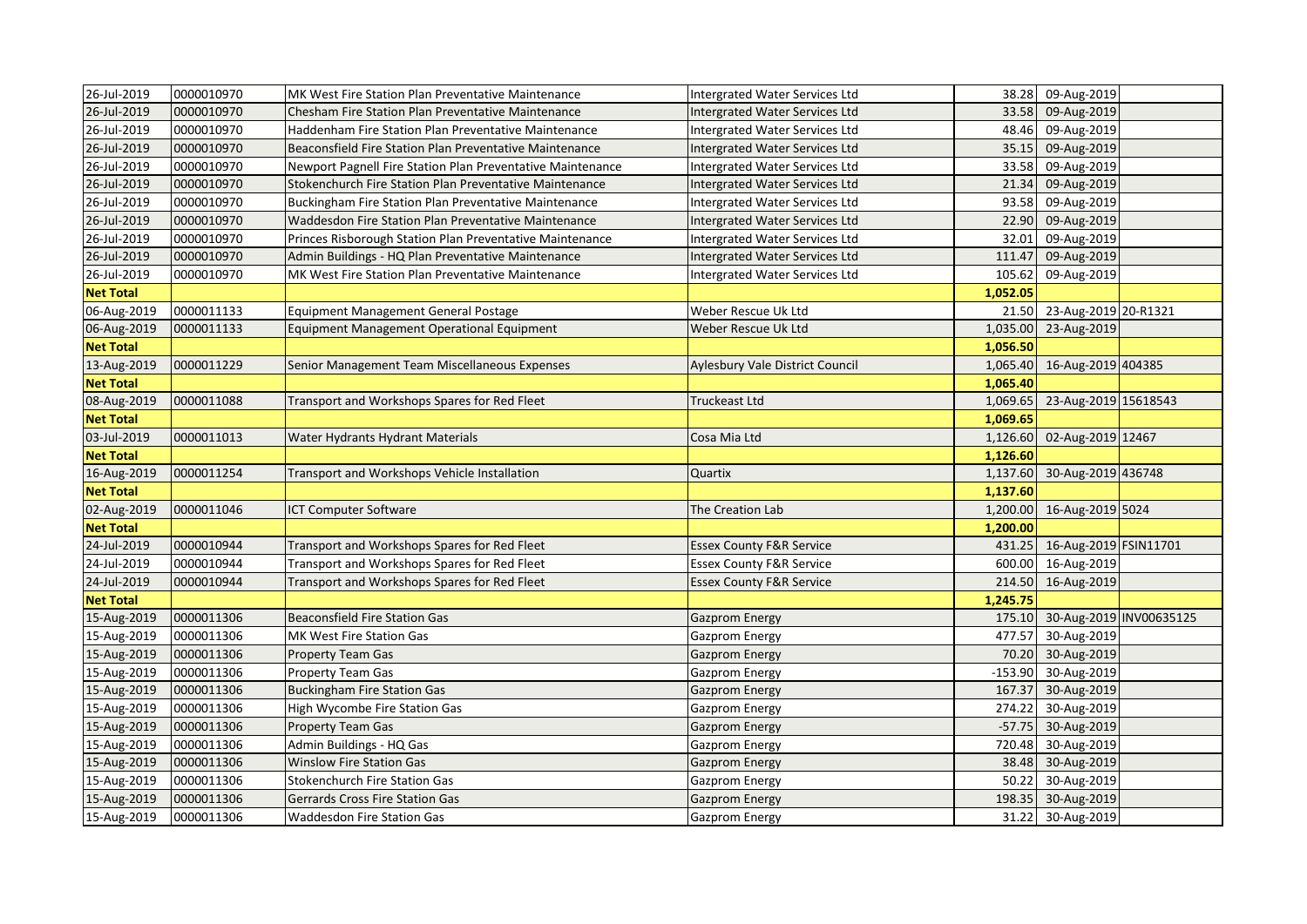| 15-Aug-2019      | 0000011306 | <b>Haddenham Fire Station Gas</b>                     | <b>Gazprom Energy</b>                   |          | 133.19 30-Aug-2019        |  |
|------------------|------------|-------------------------------------------------------|-----------------------------------------|----------|---------------------------|--|
| 15-Aug-2019      | 0000011306 | Chesham Fire Station Gas                              | Gazprom Energy                          | 70.55    | 30-Aug-2019               |  |
| 15-Aug-2019      | 0000011306 | <b>Broughton Fire Station Gas</b>                     | <b>Gazprom Energy</b>                   | 114.54   | 30-Aug-2019               |  |
| 15-Aug-2019      | 0000011306 | <b>Marlow Fire Station Gas</b>                        | Gazprom Energy                          | 222.89   | 30-Aug-2019               |  |
| 15-Aug-2019      | 0000011306 | <b>Newport Pagnell Fire Station Gas</b>               | <b>Gazprom Energy</b>                   | 59.01    | 30-Aug-2019               |  |
| 15-Aug-2019      | 0000011306 | Great Missenden Fire Station Gas                      | Gazprom Energy                          | 41.34    | 30-Aug-2019               |  |
| <b>Net Total</b> |            |                                                       |                                         | 2,633.08 |                           |  |
| 15-Aug-2019      | 0000011246 | Urban Search and Rescue Travel and Accommodation      | The Fire Service College Limited        | 80.00    | 23-Aug-2019 816873        |  |
| 15-Aug-2019      | 0000011246 | Urban Search and Rescue Travel and Accommodation      | The Fire Service College Limited        | 1,170.00 | 23-Aug-2019               |  |
| 15-Aug-2019      | 0000011246 | Urban Search and Rescue Travel and Accommodation      | The Fire Service College Limited        | 110.00   | 23-Aug-2019               |  |
| <b>Net Total</b> |            |                                                       |                                         | 1,360.00 |                           |  |
| 30-Sep-2018      | 0000010979 | Research and Development Breathing Apparatus          | Motivair Compressor Limited             | 1,367.78 | 16-Aug-2019 IN129542      |  |
| <b>Net Total</b> |            |                                                       |                                         | 1,367.78 |                           |  |
| 27-Jun-2019      | 0000010667 | Human Resources Employment Agency Payments            | Morgan Philips UK Ltd                   | 1,388.60 | 02-Aug-2019 60147849      |  |
| <b>Net Total</b> |            |                                                       |                                         | 1,388.60 |                           |  |
| 09-Aug-2019      | 0000011217 | Equipment Management Operational Equipment            | Packexe Limited                         | 699.80   | 30-Aug-2019 0000179027    |  |
| <b>Net Total</b> |            |                                                       |                                         | 699.80   |                           |  |
| 07-Aug-2019      | 0000011114 | Property Team General Repairs & Maintenance           | <b>Instant Doors</b>                    | 1,435.00 | 23-Aug-2019 MK4513        |  |
| <b>Net Total</b> |            |                                                       |                                         | 1,435.00 |                           |  |
| 22-Jul-2019      | 0000011001 | Property Team General Repairs & Maintenance           | <b>Bartlett Tree Experts Ltd</b>        | 1,440.00 | 09-Aug-2019 38479502-0    |  |
| <b>Net Total</b> |            |                                                       |                                         | 1,440.00 |                           |  |
| 01-Jun-2019      | 0000011034 | <b>ICT Telephones</b>                                 | Daisy Telecoms Ltd                      | 1,483.31 | 16-Aug-2019 9059941       |  |
| <b>Net Total</b> |            |                                                       |                                         | 1,483.31 |                           |  |
| 17-Jul-2019      | 0000010888 | Property Team General Repairs & Maintenance           | Clear Drains Uk Ltd                     | 1,495.00 | 09-Aug-2019 34858         |  |
| <b>Net Total</b> |            |                                                       |                                         | 1,495.00 |                           |  |
| 14-Aug-2019      | 0000011235 | <b>Operational Training Fire Service College Fees</b> | The Fire Service College Limited        | 1,500.00 | 23-Aug-2019 816848        |  |
| <b>Net Total</b> |            |                                                       |                                         | 1,500.00 |                           |  |
| 29-Jul-2019      | 0000010974 | Transport and Workshops Tyres & Tubes                 | Tructyre Fleet Management Limited       | 1,527.75 | 16-Aug-2019 44100571      |  |
| <b>Net Total</b> |            |                                                       |                                         | 1,527.75 |                           |  |
| 23-Jul-2019      | 0000010937 | Water Hydrants Hydrant Materials                      | Aquacheck Engineering Ltd               | 40.00    | 09-Aug-2019 22617         |  |
| 23-Jul-2019      | 0000010937 | Water Hydrants Hydrant Materials                      | Aquacheck Engineering Ltd               | 580.00   | 09-Aug-2019               |  |
| 23-Jul-2019      | 0000010937 | Water Hydrants Hydrant Materials                      | Aquacheck Engineering Ltd               | 138.80   | 09-Aug-2019               |  |
| 23-Jul-2019      | 0000010937 | Water Hydrants Hydrant Materials                      | Aquacheck Engineering Ltd               | 199.60   | 09-Aug-2019               |  |
| 23-Jul-2019      | 0000010937 | Water Hydrants Hydrant Materials                      | Aquacheck Engineering Ltd               | 598.80   | 09-Aug-2019               |  |
| <b>Net Total</b> |            |                                                       |                                         | 1,557.20 |                           |  |
| 23-Aug-2019      | 0000011311 | Research and Development Operational Equipment        | Thomas Graham & Sons (Iron & Steel) Ltd | 885.60   | 30-Aug-2019 MR353814      |  |
| 23-Aug-2019      | 0000011311 | Research and Development Operational Equipment        | Thomas Graham & Sons (Iron & Steel) Ltd | 679.60   | 30-Aug-2019               |  |
| <b>Net Total</b> |            |                                                       |                                         | 1,565.20 |                           |  |
| 29-Jul-2019      | 0000010985 | CAP - Marlow FS - Host Mechanical & Electrical Works  | Dunwoody LLP                            |          | 400.50 16-Aug-2019 003902 |  |
| 29-Jul-2019      | 0000010985 | CAP - Marlow FS - Host Mechanical & Electrical Works  | Dunwoody LLP                            | 1,174.81 | 16-Aug-2019               |  |
| <b>Net Total</b> |            |                                                       |                                         | 1,575.31 |                           |  |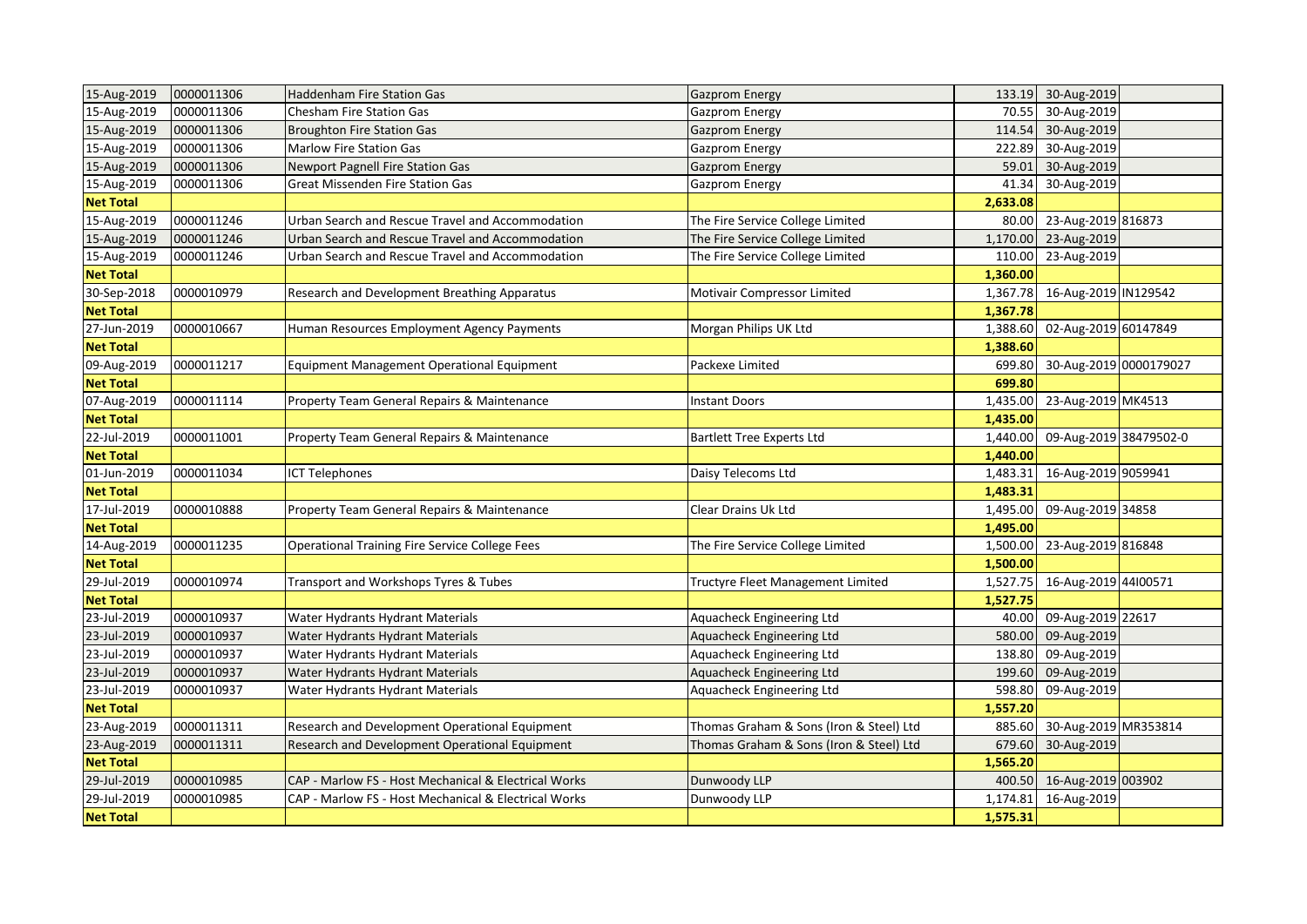| 05-Aug-2019      | 0000011045 | Admin Buildings - Aerial Sites Consultancy Fees  | Hub Telecoms Consultancy Ltd        |          | 1,650.00 09-Aug-2019 000166 |  |
|------------------|------------|--------------------------------------------------|-------------------------------------|----------|-----------------------------|--|
| <b>Net Total</b> |            |                                                  |                                     | 1,650.00 |                             |  |
| 16-Jun-2019      | 0000010964 | Transport and Workshops Car Leasing              | Lex Autolease Ltd                   | 1,567.90 | 09-Aug-2019 MRI8773089      |  |
| 16-Jun-2019      | 0000010964 | Transport and Workshops Contracted Maintenance   | Lex Autolease Ltd                   | 298.85   | 09-Aug-2019                 |  |
| <b>Net Total</b> |            |                                                  |                                     | 1,866.75 |                             |  |
| 16-Jul-2019      | 0000011002 | Transport and Workshops Car Leasing              | Lex Autolease Ltd                   | 1,567.90 | 09-Aug-2019 MRI8907494      |  |
| 16-Jul-2019      | 0000011002 | Transport and Workshops Contracted Maintenance   | Lex Autolease Ltd                   | 298.85   | 09-Aug-2019                 |  |
| <b>Net Total</b> |            |                                                  |                                     | 1,866.75 |                             |  |
| 07-Aug-2019      | 0000011188 | Admin Buildings - Unit 7 Electricity             | Scottish Power                      | 1,704.28 | 23-Aug-2019 106386832       |  |
| <b>Net Total</b> |            |                                                  |                                     | 1,704.28 |                             |  |
| 31-Jul-2019      | 0000011006 | <b>Property Team Cleaning Contract Services</b>  | <b>Ever Brite Cleaning Services</b> | 1,758.37 | 16-Aug-2019 24175           |  |
| <b>Net Total</b> |            |                                                  |                                     | 1,758.37 |                             |  |
| 31-Jul-2019      | 0000011041 | CAP - Milton Keynes Blue Hub Station Host Works  | One Time Vendors                    | 1,870.00 | 09-Aug-2019 UPC683          |  |
| <b>Net Total</b> |            |                                                  |                                     | 1,870.00 |                             |  |
| 09-Aug-2019      | 0000011203 | Transport and Workshops Petrol                   | <b>Watson Fuels</b>                 | 1,895.76 | 23-Aug-2019 11201102        |  |
| <b>Net Total</b> |            |                                                  |                                     | 1,895.76 |                             |  |
| 03-Jul-2019      | 0000010740 | Transport and Workshops Petrol                   | Watson Fuels                        | 1,966.31 | 02-Aug-2019 111124973       |  |
| <b>Net Total</b> |            |                                                  |                                     | 1,966.31 |                             |  |
| 31-Jul-2019      | 0000011015 | Transport and Workshops Vehicle Installation     | Pressfab EVO Ltd                    | 2,235.84 | 16-Aug-2019 9597            |  |
| <b>Net Total</b> |            |                                                  |                                     | 2,235.84 |                             |  |
| 26-Jul-2019      | 0000010965 | ICT Computer Software                            | One Time Vendors                    | 2,282.56 | 02-Aug-2019 1903            |  |
| <b>Net Total</b> |            |                                                  |                                     | 2,282.56 |                             |  |
| 09-Aug-2019      | 0000011204 | Transport and Workshops Petrol                   | Watson Fuels                        | 2,317.04 | 23-Aug-2019 11201103        |  |
| <b>Net Total</b> |            |                                                  |                                     | 2,317.04 |                             |  |
| 21-Jun-2019      | 0000010624 | <b>Staff Development Staff Training Fees</b>     | ECLIPSE AUTOMOTIVE TECHNOLOGY LTD   | 2,400.00 | 23-Aug-2019 44527           |  |
| <b>Net Total</b> |            |                                                  |                                     | 2,400.00 |                             |  |
| 01-Jun-2019      | 0000010296 | Property Team Plan Preventative Maintenance      | Oak Park Alarms Security Serv Ltd   | 2,460.00 | 16-Aug-2019 78075           |  |
| <b>Net Total</b> |            |                                                  |                                     | 2,460.00 |                             |  |
| 08-Jul-2019      | 0000010800 | <b>ICT Computer Maintenance</b>                  | SureCloud Ltd                       | 1,250.00 | 02-Aug-2019 204294          |  |
| <b>Net Total</b> |            |                                                  |                                     | 1,250.00 |                             |  |
| 14-Aug-2019      | 0000011233 | BA Compressor Safety Event Operational Equipment | Draeger Safety Uk Limited           | 2,552.90 | 30-Aug-2019 2910176797      |  |
| <b>Net Total</b> |            |                                                  |                                     | 2,552.90 |                             |  |
| 09-Aug-2019      | 0000011201 | Transport and Workshops Petrol                   | <b>Watson Fuels</b>                 | 2,633.00 | 23-Aug-2019 11201100        |  |
| <b>Net Total</b> |            |                                                  |                                     | 2,633.00 |                             |  |
| 31-Jul-2019      | 0000011018 | <b>Property Team Cleaning Contract Services</b>  | <b>Antac Support Service</b>        | 2,675.86 | 16-Aug-2019 58604           |  |
| <b>Net Total</b> |            |                                                  |                                     | 2,675.86 |                             |  |
| 12-Jul-2019      | 0000011033 | Transport and Workshops Car Leasing              | Lex Autolease Ltd                   | 2,433.03 | 16-Aug-2019   RIN666964     |  |
| 12-Jul-2019      | 0000011033 | Transport and Workshops Contracted Maintenance   | Lex Autolease Ltd                   | 522.33   | 16-Aug-2019                 |  |
| <b>Net Total</b> |            |                                                  |                                     | 2,955.36 |                             |  |
| 19-Jul-2019      | 0000011239 | Thames Valley Collaboration Agency Services      | Royal Berkshire Fire Authority      | 2,822.00 | 23-Aug-2019 OP/I000753      |  |
| <b>Net Total</b> |            |                                                  |                                     | 2,822.00 |                             |  |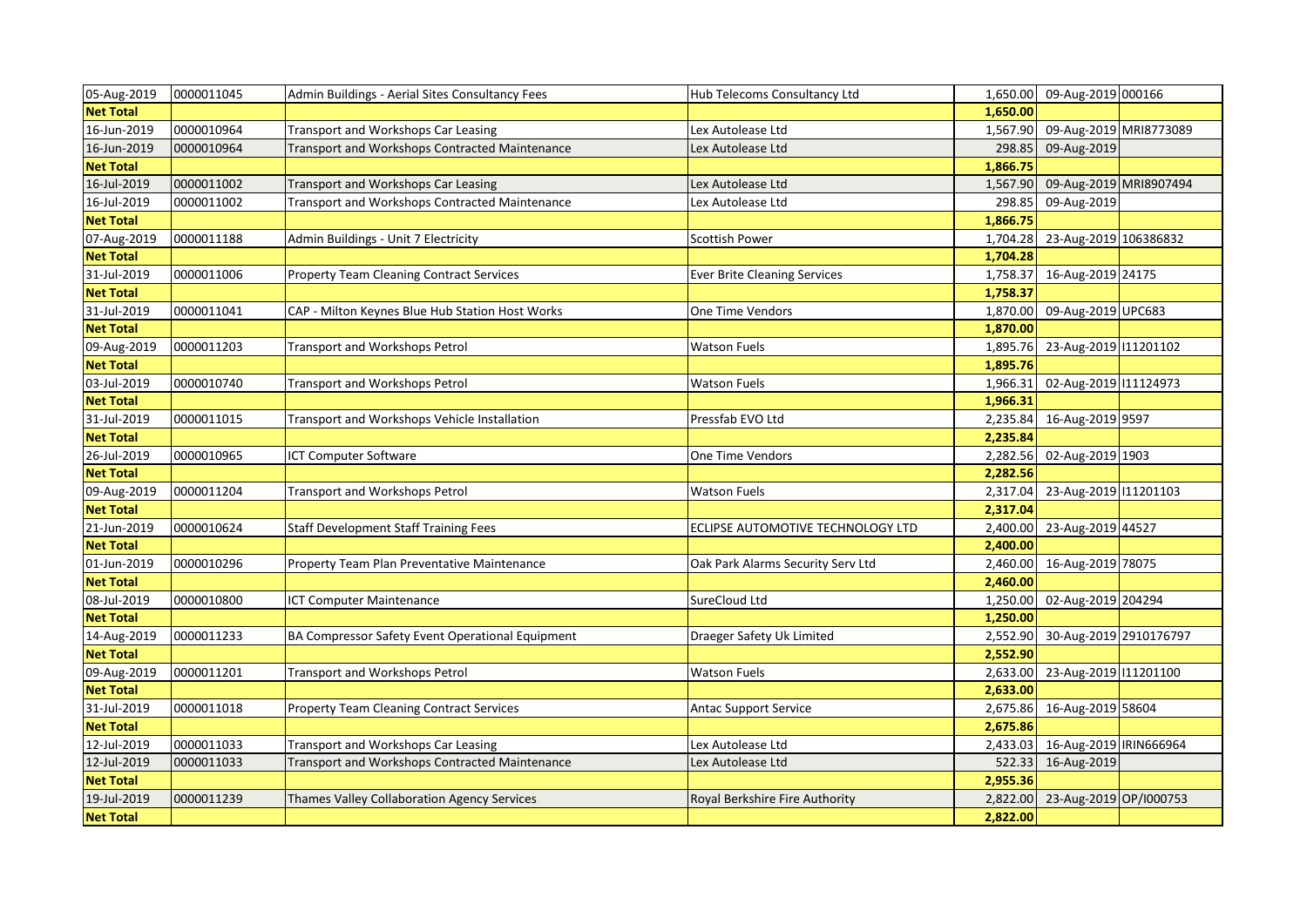| 04-Jul-2019      | 0000010782 | <b>Transport and Workshops Petrol</b>            | <b>Watson Fuels</b>                     |          | 3,000.18 02-Aug-2019 111127303 |  |
|------------------|------------|--------------------------------------------------|-----------------------------------------|----------|--------------------------------|--|
| <b>Net Total</b> |            |                                                  |                                         | 3,000.18 |                                |  |
| 16-Jul-2019      | 0000010962 | Transport and Workshops Contracted Maintenance   | Lex Autolease Ltd                       | 51.48    | 16-Aug-2019 MRI8773448         |  |
| 16-Jul-2019      | 0000010962 | Transport and Workshops Car Leasing              | Lex Autolease Ltd                       | 3,272.68 | 16-Aug-2019                    |  |
| <b>Net Total</b> |            |                                                  |                                         | 3,324.16 |                                |  |
| 09-Aug-2019      | 0000011200 | Transport and Workshops Petrol                   | <b>Watson Fuels</b>                     | 3,159.60 | 23-Aug-2019 11201099           |  |
| <b>Net Total</b> |            |                                                  |                                         | 3,159.60 |                                |  |
| 09-Aug-2019      | 0000011202 | <b>Transport and Workshops Petrol</b>            | <b>Watson Fuels</b>                     | 3,159.60 | 23-Aug-2019 11201101           |  |
| <b>Net Total</b> |            |                                                  |                                         | 3,159.60 |                                |  |
| 28-Jun-2019      | 0000011293 | Retirement Benefits Enhanced Pension Regular Pay | <b>BCC Pension Fund</b>                 | 3,196.35 | 30-Aug-2019 2220002923         |  |
| <b>Net Total</b> |            |                                                  |                                         | 3,196.35 |                                |  |
| 16-Jun-2019      | 0000010963 | Transport and Workshops Car Leasing              | Lex Autolease Ltd                       | 3,072.17 | 09-Aug-2019 MRI8772373         |  |
| 16-Jun-2019      | 0000010963 | Transport and Workshops Contracted Maintenance   | Lex Autolease Ltd                       | 695.38   | 09-Aug-2019                    |  |
| <b>Net Total</b> |            |                                                  |                                         | 3,767.55 |                                |  |
| 23-Jul-2019      | 0000010916 | Transport and Workshops Spares for Red Fleet     | <b>Crossland Tankers</b>                | 1,650.00 | 16-Aug-2019 0000043142         |  |
| 23-Jul-2019      | 0000010916 | Transport and Workshops Spares for Red Fleet     | <b>Crossland Tankers</b>                | 1,150.00 | 16-Aug-2019                    |  |
| 23-Jul-2019      | 0000010916 | Transport and Workshops Spares for Red Fleet     | <b>Crossland Tankers</b>                | 473.00   | 16-Aug-2019                    |  |
| 23-Jul-2019      | 0000010916 | Transport and Workshops Spares for Red Fleet     | <b>Crossland Tankers</b>                | 285.00   | 16-Aug-2019                    |  |
| <b>Net Total</b> |            |                                                  |                                         | 3,558.00 |                                |  |
| 26-Jul-2019      | 0000010987 | <b>Staff Development Staff Training Fees</b>     | Legal Experience Training               | 3,768.00 | 09-Aug-2019 INV-0999           |  |
| <b>Net Total</b> |            |                                                  |                                         | 3,768.00 |                                |  |
| 23-Jul-2019      | 0000010924 | Property Team General Repairs & Maintenance      | Clear Drains Uk Ltd                     | 3,900.00 | 30-Aug-2019 34890              |  |
| <b>Net Total</b> |            |                                                  |                                         | 3,900.00 |                                |  |
| 29-Jul-2019      | 0000010981 | <b>Equipment Management Uniforms</b>             | Hunter Apparel Solutions Limited        | 196.60   | 16-Aug-2019 070936             |  |
| 29-Jul-2019      | 0000010981 | <b>Equipment Management Uniforms</b>             | Hunter Apparel Solutions Limited        | 545.20   | 16-Aug-2019                    |  |
| 29-Jul-2019      | 0000010981 | <b>Equipment Management Uniforms</b>             | Hunter Apparel Solutions Limited        | 166.00   | 16-Aug-2019                    |  |
| 29-Jul-2019      | 0000010981 | <b>Equipment Management Uniforms</b>             | Hunter Apparel Solutions Limited        | 106.70   | 16-Aug-2019                    |  |
| 29-Jul-2019      | 0000010981 | <b>Equipment Management Uniforms</b>             | Hunter Apparel Solutions Limited        | 64.02    | 16-Aug-2019                    |  |
| 29-Jul-2019      | 0000010981 | <b>Equipment Management Uniforms</b>             | <b>Hunter Apparel Solutions Limited</b> | 98.30    | 16-Aug-2019                    |  |
| 29-Jul-2019      | 0000010981 | <b>Equipment Management Uniforms</b>             | Hunter Apparel Solutions Limited        | 461.00   | 16-Aug-2019                    |  |
| 29-Jul-2019      | 0000010981 | <b>Equipment Management Uniforms</b>             | Hunter Apparel Solutions Limited        | 277.80   | 16-Aug-2019                    |  |
| 29-Jul-2019      | 0000010981 | <b>Equipment Management Uniforms</b>             | Hunter Apparel Solutions Limited        | 42.68    | 16-Aug-2019                    |  |
| <b>Net Total</b> |            |                                                  |                                         | 1,958.30 |                                |  |
| 18-Jul-2019      | 0000010931 | Research and Development Operational Equipment   | Weber Rescue Uk Ltd                     | 3,927.50 | 02-Aug-2019 20-R1272           |  |
| <b>Net Total</b> |            |                                                  |                                         | 3,927.50 |                                |  |
| 10-Jul-2019      | 0000010912 | Property Team Furniture                          | Combined Office Interiors Ltd           | 3,828.00 | 09-Aug-2019 50878              |  |
| 10-Jul-2019      | 0000010912 | <b>Property Team Furniture</b>                   | <b>Combined Office Interiors Ltd</b>    | 132.00   | 09-Aug-2019                    |  |
| <b>Net Total</b> |            |                                                  |                                         | 3,960.00 |                                |  |
| 25-Jul-2019      | 0000010956 | <b>Prevention Community Safety Charges</b>       | Fireangel Safety Technology Ltd         | 3,980.00 | 16-Aug-2019 1133002            |  |
| <b>Net Total</b> |            |                                                  |                                         | 3,980.00 |                                |  |
| 29-May-2019      | 0000011021 | <b>Property Team Legal Expenses</b>              | <b>Bevan Britten</b>                    |          | 3,980.86 09-Aug-2019 10056107  |  |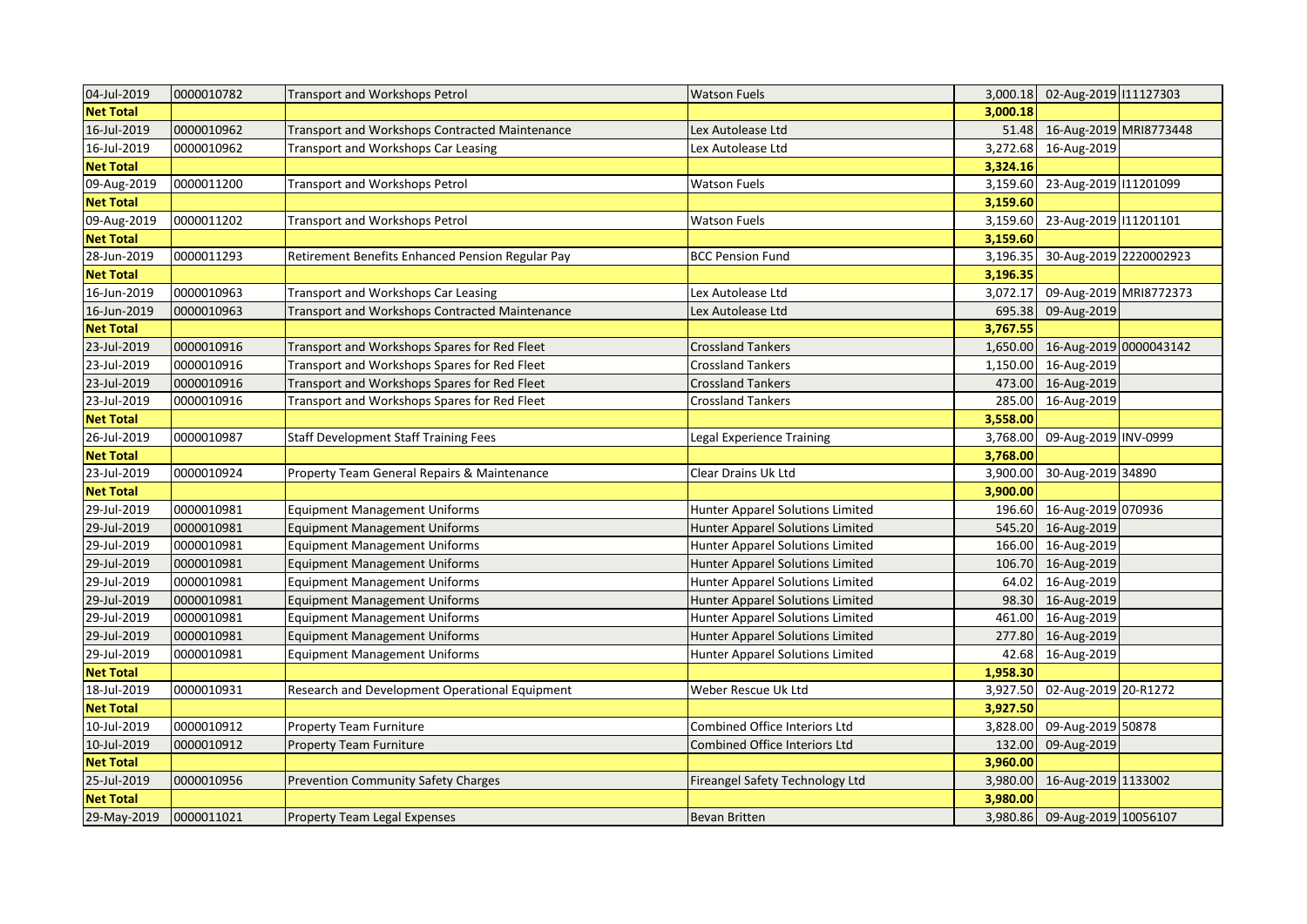| <b>Net Total</b> |            |                                                             |                                 | 3,980.86 |                             |  |
|------------------|------------|-------------------------------------------------------------|---------------------------------|----------|-----------------------------|--|
| 09-May-2019      | 0000010954 | Urban Search and Rescue Operational Equipment               | David Cover & Son Ltd           | 4,027.50 | 02-Aug-2019 14/3925684      |  |
| <b>Net Total</b> |            |                                                             |                                 | 4,027.50 |                             |  |
| 31-Jul-2019      | 0000011082 | Human Resources Occupational Health Nurse Sess              | M.K. Occupational Health        | 4,241.66 | 16-Aug-2019 90231           |  |
| <b>Net Total</b> |            |                                                             |                                 | 4,241.66 |                             |  |
| 09-Aug-2019      | 0000011194 | <b>Childcare Vouchers</b>                                   | Sodexo P&MM Ltd Childcare Plus  | 4,334.81 | 16-Aug-2019 3580366         |  |
| <b>Net Total</b> |            |                                                             |                                 | 4,334.81 |                             |  |
| 19-Jul-2019      | 0000010893 | CAP - Milton Keynes Blue Hub Station Host Works             | <b>One Time Vendors</b>         | 4,470.00 | 02-Aug-2019 10399/058       |  |
| <b>Net Total</b> |            |                                                             |                                 | 4,470.00 |                             |  |
| 19-Jul-2019      | 0000010932 | Transport and Workshops Fuel Tanks - Service & Maint        | Merridale                       | 4,521.96 | 16-Aug-2019 43736           |  |
| <b>Net Total</b> |            |                                                             |                                 | 4,521.96 |                             |  |
| 30-Jul-2019      | 0000011206 | <b>Finance Consultancy Fees</b>                             | <b>PSTax</b>                    |          | 2,520.00 16-Aug-2019 106187 |  |
| 30-Jul-2019      | 0000011206 | <b>Finance Consultancy Fees</b>                             | PSTax                           | 2,065.00 | 16-Aug-2019                 |  |
| <b>Net Total</b> |            |                                                             |                                 | 4,585.00 |                             |  |
| 07-Aug-2019      | 0000011098 | Chesham Fire Station Plan Preventative Maintenance          | <b>Instant Doors</b>            | 210.00   | 23-Aug-2019 MK4512          |  |
| 07-Aug-2019      | 0000011098 | Buckingham Fire Station Plan Preventative Maintenance       | <b>Instant Doors</b>            | 210.00   | 23-Aug-2019                 |  |
| 07-Aug-2019      | 0000011098 | Amersham Fire Station Plan Preventative Maintenance         | <b>Instant Doors</b>            | 210.00   | 23-Aug-2019                 |  |
| 07-Aug-2019      | 0000011098 | Beaconsfield Fire Station Plan Preventative Maintenance     | <b>Instant Doors</b>            | 210.00   | 23-Aug-2019                 |  |
| 07-Aug-2019      | 0000011098 | Waddesdon Fire Station Plan Preventative Maintenance        | <b>Instant Doors</b>            | 210.00   | 23-Aug-2019                 |  |
| 07-Aug-2019      | 0000011098 | <b>Brill Fire Station Plan Preventative Maintenance</b>     | <b>Instant Doors</b>            | 210.00   | 23-Aug-2019                 |  |
| 07-Aug-2019      | 0000011098 | Broughton Fire Station Plan Preventative Maintenance        | <b>Instant Doors</b>            | 210.00   | 23-Aug-2019                 |  |
| 07-Aug-2019      | 0000011098 | Great Missenden Fire Station Plan Preventative Maintenance  | <b>Instant Doors</b>            |          | 210.00 23-Aug-2019          |  |
| 07-Aug-2019      | 0000011098 | Princes Risborough Station Plan Preventative Maintenance    | <b>Instant Doors</b>            | 210.00   | 23-Aug-2019                 |  |
| 07-Aug-2019      | 0000011098 | Aylesbury Fire Station Plan Preventative Maintenance        | <b>Instant Doors</b>            | 210.00   | 23-Aug-2019                 |  |
| 07-Aug-2019      | 0000011098 | <b>Olney Fire Station Plan Preventative Maintenance</b>     | <b>Instant Doors</b>            | 210.00   | 23-Aug-2019                 |  |
| 07-Aug-2019      | 0000011098 | Marlow Fire Station Plan Preventative Maintenance           | <b>Instant Doors</b>            | 210.00   | 23-Aug-2019                 |  |
| 07-Aug-2019      | 0000011098 | MK West Fire Station Plan Preventative Maintenance          | <b>Instant Doors</b>            | 210.00   | 23-Aug-2019                 |  |
| 07-Aug-2019      | 0000011098 | Transport and Workshops Plan Preventative Maintenance       | <b>Instant Doors</b>            | 210.00   | 23-Aug-2019                 |  |
| 07-Aug-2019      | 0000011098 | Admin Buildings - Haddenham Plan Preventative Maintenance   | <b>Instant Doors</b>            | 210.00   | 23-Aug-2019                 |  |
| 07-Aug-2019      | 0000011098 | Admin Buildings - Unit 7 Plan Preventative Maintenance      | <b>Instant Doors</b>            | 210.00   | 23-Aug-2019                 |  |
| 07-Aug-2019      | 0000011098 | <b>Haddenham Fire Station Plan Preventative Maintenance</b> | <b>Instant Doors</b>            | 210.00   | 23-Aug-2019                 |  |
| 07-Aug-2019      | 0000011098 | High Wycombe Fire Station Plan Preventative Maintenance     | <b>Instant Doors</b>            | 210.00   | 23-Aug-2019                 |  |
| 07-Aug-2019      | 0000011098 | Stokenchurch Fire Station Plan Preventative Maintenance     | <b>Instant Doors</b>            | 210.00   | 23-Aug-2019                 |  |
| 07-Aug-2019      | 0000011098 | Gerrards Cross Fire Station Plan Preventative Maintenance   | <b>Instant Doors</b>            | 210.00   | 23-Aug-2019                 |  |
| 07-Aug-2019      | 0000011098 | Winslow Fire Station Plan Preventative Maintenance          | <b>Instant Doors</b>            | 210.00   | 23-Aug-2019                 |  |
| 07-Aug-2019      | 0000011098 | Newport Pagnell Fire Station Plan Preventative Maintenance  | <b>Instant Doors</b>            | 210.00   | 23-Aug-2019                 |  |
| <b>Net Total</b> |            |                                                             |                                 | 4,620.00 |                             |  |
| 31-Jul-2019      | 0000011012 | <b>CT Computer Software</b>                                 | Insight Direct (Uk) Ltd         | 4,995.00 | 23-Aug-2019 4479038         |  |
| <b>Net Total</b> |            |                                                             |                                 | 4,995.00 |                             |  |
| 08-Aug-2019      | 0000011166 | <b>Operational Training Staff Training Fees</b>             | South Central Ambulance Service | 5,298.00 | 23-Aug-2019 INV0051383      |  |
| <b>Net Total</b> |            |                                                             |                                 | 5,298.00 |                             |  |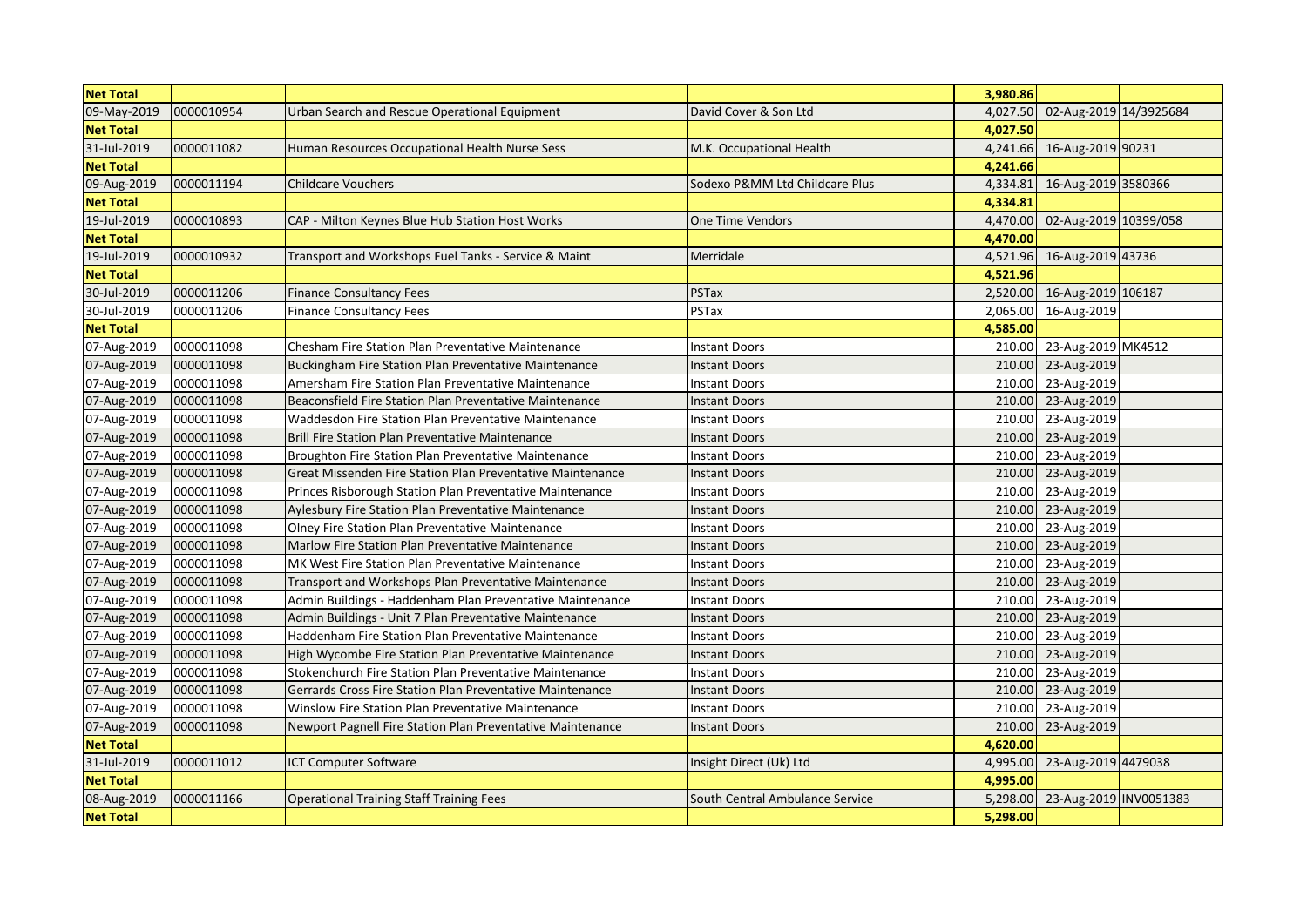| 05-Aug-2019      | 0000011124 | <b>ESMCP Consultancy Fees</b>                      | Mott MacDonald Ltd                 |           | 5,850.00 23-Aug-2019 IN00419319 |  |
|------------------|------------|----------------------------------------------------|------------------------------------|-----------|---------------------------------|--|
| <b>Net Total</b> |            |                                                    |                                    | 5,850.00  |                                 |  |
| 31-Jul-2019      | 0000011011 | <b>CT Computer Software</b>                        | Insight Direct (Uk) Ltd            | 7,633.88  | 16-Aug-2019 4477588             |  |
| <b>Net Total</b> |            |                                                    |                                    | 7,633.88  |                                 |  |
| 28-Jun-2019      | 0000011300 | Transport and Workshops Employment Agency Payments | <b>Truckeast Ltd</b>               | 8,360.00  | 30-Aug-2019 108611              |  |
| <b>Net Total</b> |            |                                                    |                                    | 8,360.00  |                                 |  |
| 09-Aug-2019      | 0000011199 | <b>Transport and Workshops Petrol</b>              | <b>Watson Fuels</b>                | 8,952.20  | 23-Aug-2019 11201098            |  |
| <b>Net Total</b> |            |                                                    |                                    | 8,952.20  |                                 |  |
| 17-Jun-2019      | 0000010532 | <b>Staff Development Staff Training Fees</b>       | <b>Tactical Hazmat Ltd</b>         | 10,240.00 | 16-Aug-2019 INV-1885            |  |
| <b>Net Total</b> |            |                                                    |                                    | 10,240.00 |                                 |  |
| 05-Jul-2019      | 0000010747 | Urban Search and Rescue Operational Equipment      | Merseyside Fire                    | 7,612.00  | 16-Aug-2019 10022030            |  |
| 05-Jul-2019      | 0000010747 | Urban Search and Rescue Operational Equipment      | Merseyside Fire                    | 2,072.00  | 16-Aug-2019                     |  |
| 05-Jul-2019      | 0000010747 | Urban Search and Rescue Operational Equipment      | Merseyside Fire                    | 1,754.00  | 16-Aug-2019                     |  |
| <b>Net Total</b> |            |                                                    |                                    | 11,438.00 |                                 |  |
| 26-Apr-2019      | 0000011038 | <b>CT Computer Software</b>                        | Airbus Defence And Space           | 14,250.00 | 09-Aug-2019 IN033071            |  |
| <b>Net Total</b> |            |                                                    |                                    | 14,250.00 |                                 |  |
| 26-Jun-2019      | 0000010976 | Equipment Management PPE Managed Service           | Bristol Uniform Limited (Care A/C) | 17,224.00 | 09-Aug-2019 524763              |  |
| <b>Net Total</b> |            |                                                    |                                    | 17,224.00 |                                 |  |
| 23-Jul-2019      | 0000010977 | Equipment Management PPE Managed Service           | Bristol Uniform Limited (Care A/C) | 17,224.00 | 16-Aug-2019 531108              |  |
| <b>Net Total</b> |            |                                                    |                                    | 17,224.00 |                                 |  |
| 25-Jul-2019      | 0000010966 | CAP - Operational Equipment Equipment Purchase     | Angus Fire Ltd                     | 13,795.00 | 09-Aug-2019 8046753             |  |
| 25-Jul-2019      | 0000010966 | CAP - Operational Equipment Equipment Purchase     | Angus Fire Ltd                     | 5,196.00  | 09-Aug-2019                     |  |
| <b>Net Total</b> |            |                                                    |                                    | 18,991.00 |                                 |  |
| 07-Aug-2019      | 0000011085 | Pension Fund                                       | <b>BCC Pension Fund</b>            | 19,470.80 | 16-Aug-2019 LGPSEEJUL19         |  |
| <b>Net Total</b> |            |                                                    |                                    | 19,470.80 |                                 |  |
| 31-Jul-2019      | 0000011083 | CAP - Milton Keynes Blue Hub Station Host Works    | <b>Scurr Architects</b>            | 19,800.00 | 16-Aug-2019 05262               |  |
| <b>Net Total</b> |            |                                                    |                                    | 19,800.00 |                                 |  |
| 14-Aug-2019      | 0000011234 | <b>Staff Development Staff Training Fees</b>       | The Fire Service College Limited   | 23,667.24 | 23-Aug-2019 816849              |  |
| <b>Net Total</b> |            |                                                    |                                    | 23,667.24 |                                 |  |
| 24-Jul-2019      | 0000011051 | <b>ICT Firelink</b>                                | Home Office                        | 30,391.69 | 09-Aug-2019 2524031             |  |
| <b>Net Total</b> |            |                                                    |                                    | 30,391.69 |                                 |  |
| 18-Jul-2019      | 0000010910 | CAP - Red Fleet Vehicles Vehicle Purchase          | <b>Emergency One</b>               | 56,471.00 | 30-Aug-2019 23782               |  |
| <b>Net Total</b> |            |                                                    |                                    | 56,471.00 |                                 |  |
| 18-Jul-2019      | 0000010911 | CAP - Red Fleet Vehicles Vehicle Purchase          | <b>Emergency One</b>               | 56,471.00 | 30-Aug-2019 23783               |  |
| <b>Net Total</b> |            |                                                    |                                    | 56,471.00 |                                 |  |
| 14-Aug-2019      | 0000011259 | Apprentices Employment Agency Payments             | <b>Encompass Select Limited</b>    | 1,469.71  | 23-Aug-2019 1086                |  |
| 14-Aug-2019      | 0000011259 | Apprentices Employment Agency Payments             | <b>Encompass Select Limited</b>    | 29,715.32 | 23-Aug-2019                     |  |
| 14-Aug-2019      | 0000011259 | Apprentices Employment Agency Payments             | <b>Encompass Select Limited</b>    | 30,122.42 | 23-Aug-2019                     |  |
| 14-Aug-2019      | 0000011259 | Apprentices Employment Agency Payments             | <b>Encompass Select Limited</b>    | 1,535.91  | 23-Aug-2019                     |  |
| 14-Aug-2019      | 0000011259 | Apprentices Employment Agency Payments             | <b>Encompass Select Limited</b>    | 7,824.98  | 23-Aug-2019                     |  |
| 14-Aug-2019      | 0000011259 | Apprentices Employment Agency Payments             | <b>Encompass Select Limited</b>    |           | 24,827.46 23-Aug-2019           |  |